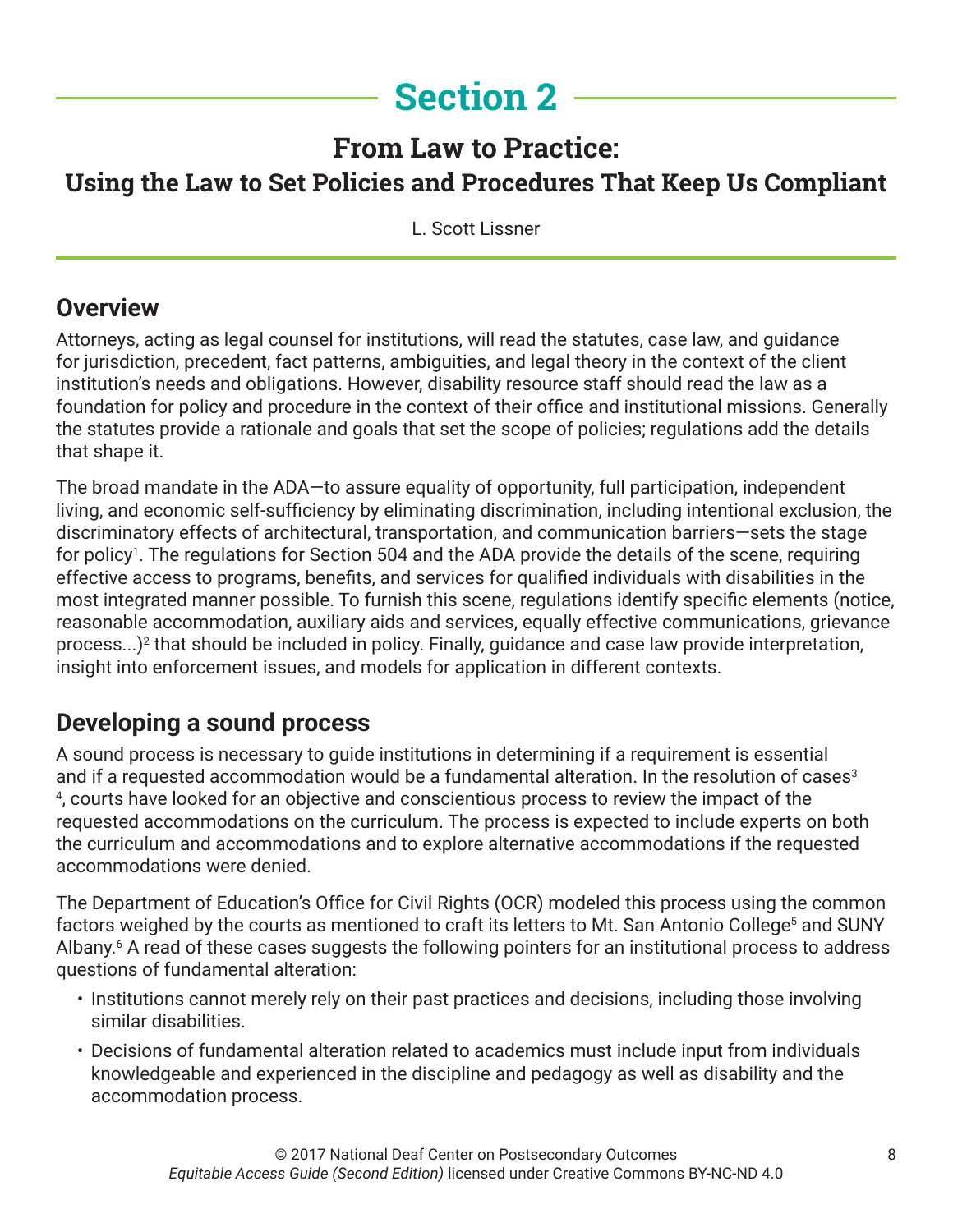• A timely, thorough, and rational review of the academic program, its requirements, potential accommodations, and alternative experiences that might substantially approximate essential elements for the student making the request must be conducted and approved by the President of the institution or their designee.

## **Guidance from recent case law**

In Argenyi v. Creighton University, the court provided some further guidance that highlights an additional requirement of the process.

*"...it is especially important to consider the complainant's [student's] testimony carefully because 'the individual with a disability is most familiar with his or her disability and is in the best position to determine what type of aid or service will be effective.'"*<sup>7</sup>

This statement reflects not just the facts of the one case but the court's broader understanding that the regulations and existing case law give deference to the auxiliary aid or service requested by deaf and hard of hearing individuals.

It is these general principles and common elements in resolutions, rather than the facts and simple outcomes, which make reading cases useful to the day-to-day work of ensuring access and compliance.

## **Public or private: Undue burden, readily achievable, and other differences**

Public post-secondary institutions are covered by Title II of the ADA; private post-secondary institutions, including for-profit schools, are covered by Title III of the ADA. Both are covered by Section 504 of the Rehabilitation Act if they receive any federal funding. The overlapping regulations can be confusing but fortunately in the higher education context there are really only two areas where institutions need to be aware of the differences. If the institution is controlled by a religious organization *and* receives no federal dollars (including student financial aid), then it is not covered by Section 504. Because Section 504 and the ADA have the same core mandates on a practical level, most of the distinctions based on Title II and III disappear. Post-secondary institutions cannot discriminate on the basis of disability and must provide reasonable accommodations (modifications to policy and practice, modifications to the environment, and the provision of auxiliary aids and services such as assistive listening devices, interpreters and captioning).

Who decides what auxiliary aid or services should be provided? The answer is different for private and public post-secondary institutions because of differences in Titles II and III of the ADA.

#### **Private post-secondary institutions**

*"...should consult with individuals with disabilities wherever possible to determine what type of auxiliary aid is needed to ensure effective communication. In many cases, more than one type of auxiliary aid or service may make effective communication possible. While consultation is strongly encouraged, the ultimate decision as to what measures to take to ensure effective communication rests in the hands of the public accommodation, provided that the method chosen results in effective communication."*8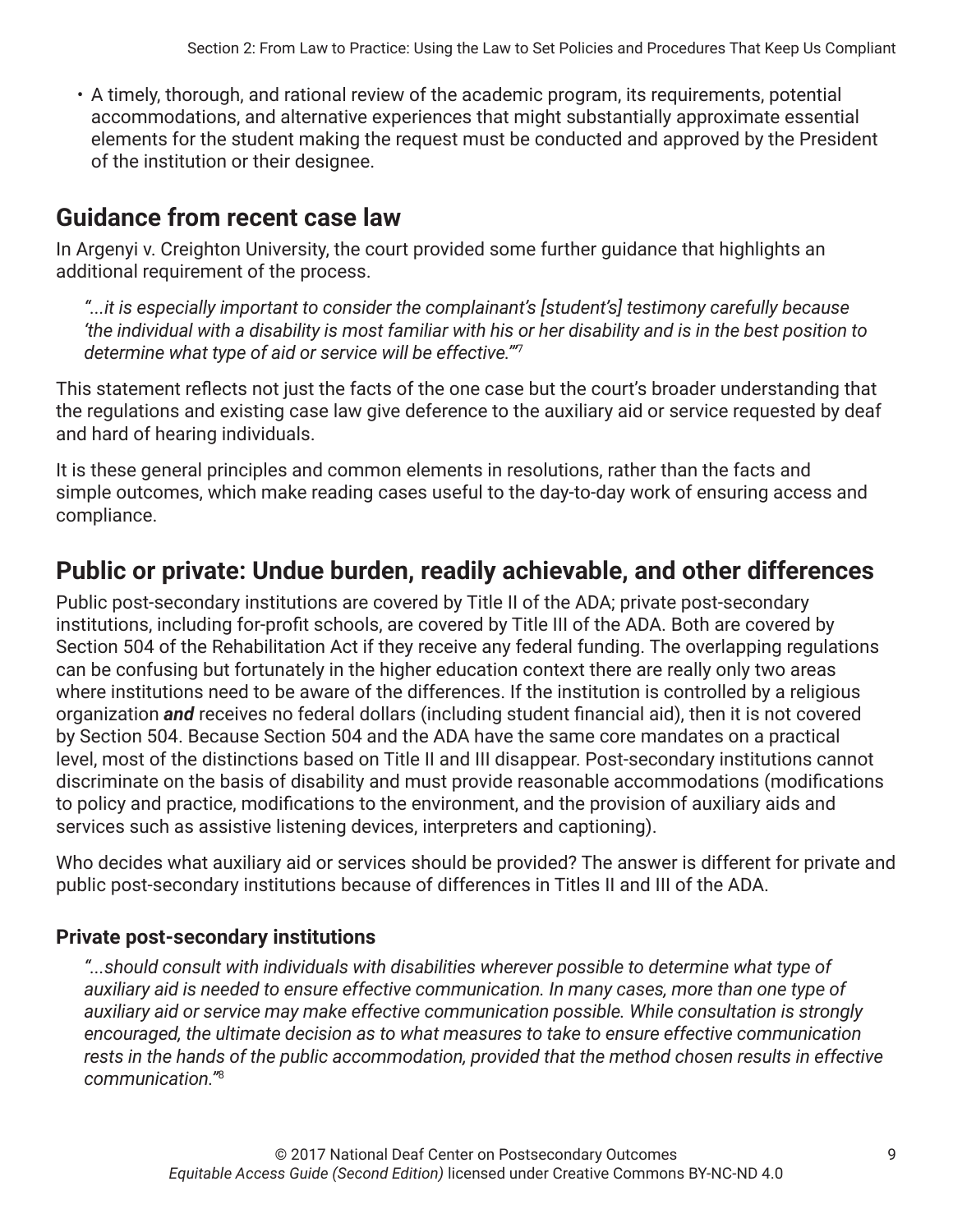#### **Public post-secondary institutions**

*"...must provide an opportunity for individuals with disabilities to request the auxiliary aids and services of their choice and must give primary consideration to the choice expressed by the individual. 'Primary consideration' means that the public entity must honor the choice, unless it can demonstrate that another equally effective means of communication is available, or that use of the means chosen would result in a fundamental alteration in the service, program, or activity or in undue financial and administrative burdens"*. 9

As you can see, public post-secondary institutions must defer to the individual's preference unless they can show that an alternative is equally effective or it poses a burden. Private post-secondary institutions can give more consideration to the cost and administrative ease of alternative, but still effective, communication services.

When does the cost and difficulty of implementing an auxiliary aid or service become prohibitive, providing a reason to reject a particular request? For auxiliary aids and services like interpreting and captioning, Titles II and III of the ADA require institutions to demonstrate "undue financial or administrative burden". Undue burden is a very high standard. Determining that a request would result in such a hardship must be made by the president of the post-secondary institution or his or her designee after considering all of the resources available to the institution as a whole (not the specific academic department or disability resource office). A written statement summarizing the process and providing the rationale must be available for review. Under either standard, if the college or university proves a hardship related to a particular request, they must seek an alternative that would not create a hardship and would, to the maximum extent possible, provide effective communication.<sup>10</sup>

#### **Endnotes**

1 42 U.S.C. §§ 12101 et seq., **<http://www.ada.gov/pubs/adastatute08.htm>**

- 2 28 C.F.R. part 35 (title II), **[http://www.ada.gov/regs2010/titleII\\_2010/titleII\\_2010\\_regulations.](http://www.ada.gov/regs2010/titleII_2010/titleII_2010_regulations.htm ; 28 C.F.R. part 36 (title III)) [htm](http://www.ada.gov/regs2010/titleII_2010/titleII_2010_regulations.htm ; 28 C.F.R. part 36 (title III))**; 28 C.F.R. part 36 (title III), **[http://www.ada.gov/regs2010/titleIII\\_2010/titleIII\\_2010\\_](http://www.ada.gov/regs2010/titleIII_2010/titleIII_2010_regulations.htm) [regulations.htm](http://www.ada.gov/regs2010/titleIII_2010/titleIII_2010_regulations.htm)**; Section 504 Regulations, U.S. Dept. of Education - 34 C.F.R. § 104, **[http://](http://www.ecfr.gov/cgi-bin/text- idx?tpl=/ecfrbrowse/Title34/34cfr104_main_02.tpl) [www.ecfr.gov/cgi-bin/text- idx?tpl=/ecfrbrowse/Title34/34cfr104\\_main\\_02.tpl](http://www.ecfr.gov/cgi-bin/text- idx?tpl=/ecfrbrowse/Title34/34cfr104_main_02.tpl)**
- 3 Southeastern Community College v. Davis, 442 U.S. 397 (99 S.Ct. 2361, 60 L.Ed.2d 980)
- 4 Wynne v. Tufts University School of Medicine, 976 F.2d 791, **<http://openjurist.org/976/f2d/791>**
- 5 Mt. San Antonio College Docket Number 09-96-2151-I (Office for Civil Rights)
- 6 University at Albany, State University of New York, No. 02-06-2027 (Office for Civil Rights 11/16/2006)
- 7 Argenyi v. Creighton University, 703 F.3d 441 (8th Cir. 2013).
- 8 The Americans With Disabilities Act Title III Technical Assistance Manual, **[http://www.ada.gov/](http://www.ada.gov/taman3.html) [taman3.html](http://www.ada.gov/taman3.html)**